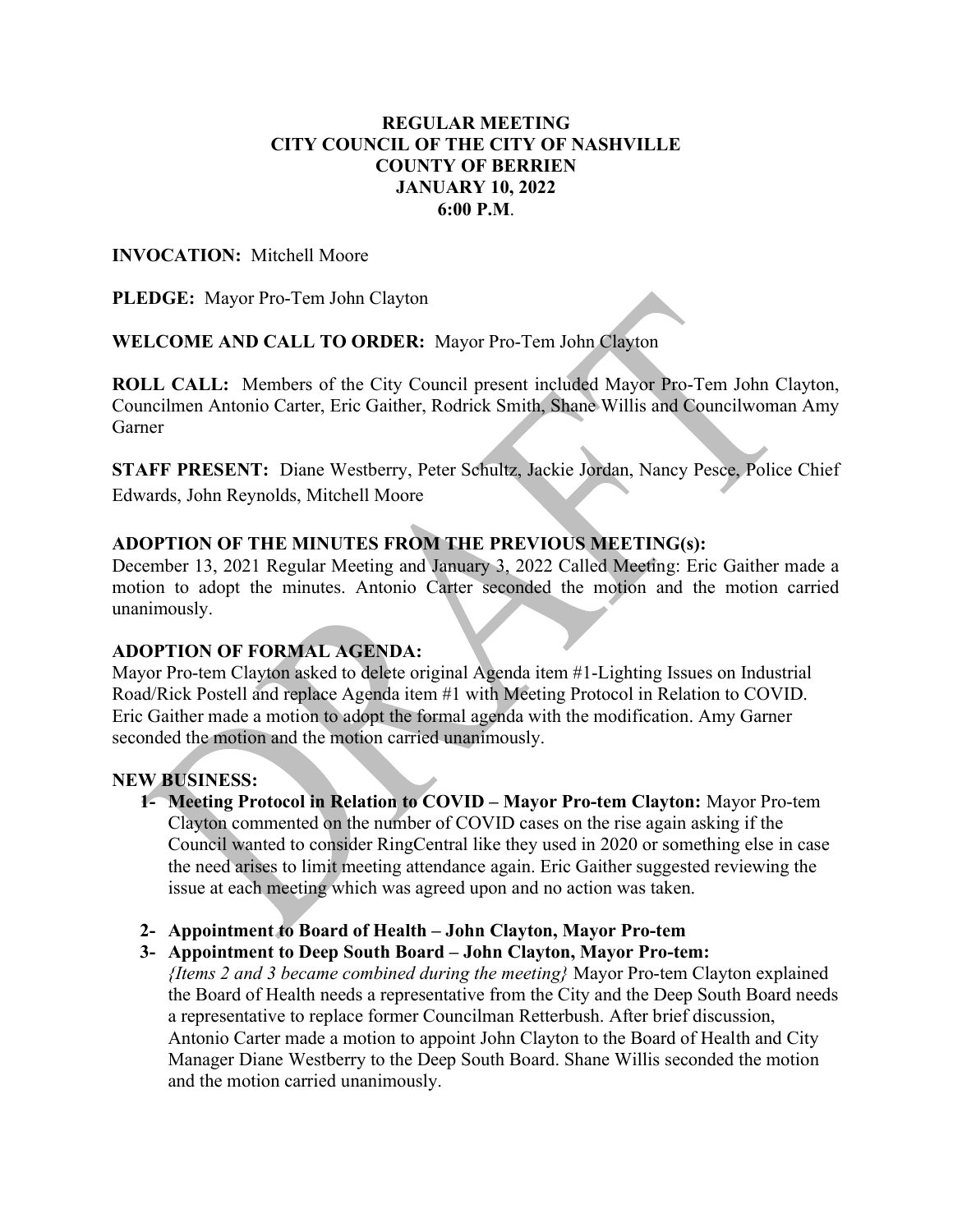## 4- Additional Beer, Wine and Liquor License Approvals for 2022 – Mayor Pro-tem John Clayton:

| <b>BUSINESS NAME</b> | <b>APPLICANT NAME</b> | <b>ADDRESS</b>   | <b>DESCRIPTION</b> | <b>AMT PAID</b> |
|----------------------|-----------------------|------------------|--------------------|-----------------|
| Lucky Food Mart      | Lalbhai Patel         | 401 S. Davis St. | Beer & Wine        | 1,100.00        |
|                      |                       |                  |                    |                 |
| <b>TOTAL</b>         |                       |                  |                    | 1,100.00        |

2022 BEER WINE LIQUOR LICENSES

Mayor Pro-tem John Clayton presented the Beer and Wine license application as listed in the preceding table. Having nothing to prevent the approval, Eric Gaither made a motion to approve the license application presented. Antonio Carter seconded the motion and the motion carried unanimously.

- 5- 2022 LMIG Application Submission Diane Westberry, City Manager: Mrs. Westberry presented the Council with a letter from GDOT regarding the 2021 LMIG application explaining the need to revise it, adding Sherrod Avenue, Short Street and Talley Street. She also explained the 2022 LMIG application which would include Carolina Chase, Robin Lane and Wedgewood Circle had not yet been submitted but is due January 31. She explained she would like to combine the 2021 and 2022 applications which would be most cost effective. Eric Gaither made a motion to combine the applications for submission. Shane Willis seconded the motion and the motion carried unanimously.
- 6- Discussion on Audio During Meeting Diane Westberry, City Manager: There was a brief discussion of the sound in the room and on the live feed when the Berrien Press live streams the Council meetings. Shane Willis made a motion for Mrs. Westberry to research the options available and get back with the Council. Mayor Pro-tem Clayton explained he is in favor of enhancing the audio so it can be heard better but if the Berrien Press wishes to live stream the meeting, they will need to see about the appropriate equipment to enhance their recording and the City's equipment should not be connected to their equipment. There was mention of checking with the High School's technology department for guidance or assistance. The motion was seconded by Rodrick Smith and the motion carried unanimously.
- 7- Ratification of Resolution/DDA Board Members/September 13, 2021 Mitchell Moore, City Attorney: Mr. Moore presented the Council with a Resolution to be ratified for action taken at the September 13, 2021 Council meeting nominating and approving Dawn Morrison, Sara Paulk, Travis Harper, Harriette Sutton, Billy Retterbush, Mary Alice Murray, Darla Trevino-Bennett and Jonathan Keen to the Downtown Development Authority Board. Eric Gaither made a motion to ratify and approve the Resolution {#R-01-22}. Antonio Carter seconded the motion and the motion carried unanimously. Eric Gaither then made a motion to remove Travis Harper and Billy Retterbush from the DDA Board and replace them with Amy Garner and Margaret Perry. Mainstreet Director Nancy Pesce mentioned the only DDA Board members who have received the training at this time are Dawn Morrison, Billy Retterbush and Travis Harper so this action would leave only one Board member with the training and there is no requirement for one of the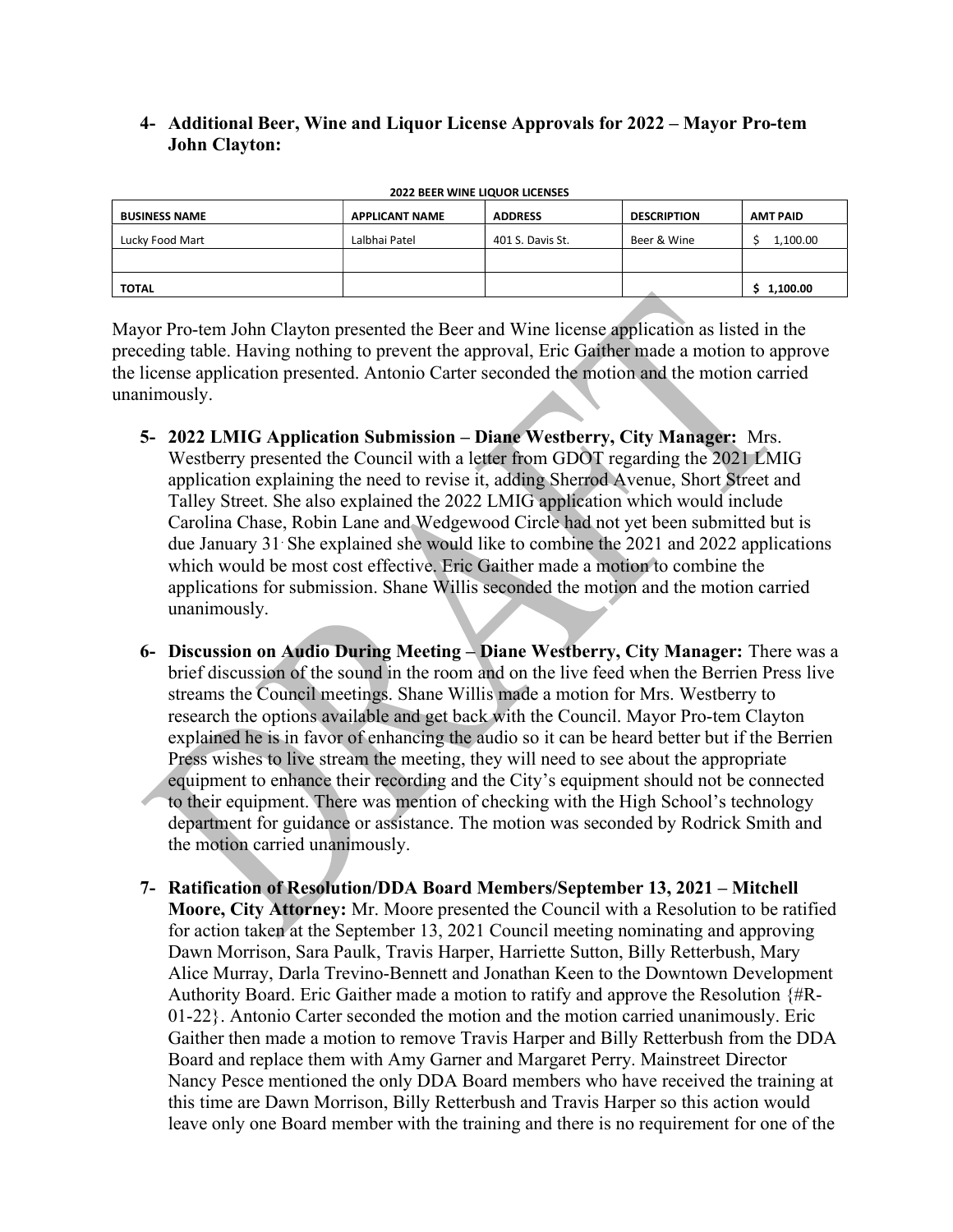DDA Board members to be a member of the City Council. Rodrick Smith seconded the motion. Roll Call: Eric Gaither, Rodrick Smith, Shane Willis and Amy Garner voted in favor of the motion. Antonio voted against the motion stating he did not have a problem with Amy Garner serving on the board since Billy Retterbush is no longer on the Council although there is no requirement to have a City Council member serve on the DDA Board but would like to keep Travis Harper due to the training. The motion passed four (4) to one (1). There was a brief discussion of the training requirements and Nancy Pesce said the next DDA Board meeting would take place on January  $19<sup>th</sup>$  at 6:00 p.m. at the Community Center.

# 8- Executive Session/Personnel Matters – Diane Westberry, City Manager:

At 6:35 p.m., Eric Gaither made a motion to enter Executive Session. Antonio Carter seconded the motion and the motion carried unanimously. All employees were excused from the meeting leaving only the Council members and the City Manager. The City Manager will provide the proper record of the Executive Session.

# EXECUTIVE SESSION 6:35 P.M. – 7:23 P.M.

At 7:23 p.m., the Executive Session ended and the regular meeting resumed.

Mayor Pro-tem John Clayton stated no action taken in Executive Session.

## City Manager Report:

Mrs. Westberry reported the closing out of the 2017 CHIP project through the Southern Georgia Regional Commission (SGRC). Under this CHIP project, three (3) homes were rehabilitated for a total of \$285,795 and we are in the process of applying for the 2022 CHIP grant which has to be submitted by January 31. She also reported SGRC has contacted her about the 2022 CDBG regarding advertisement for RFP's (Request for Proposals) for engineering services so she is working with them on that which will be the same project as submitted in 2021.

## City Attorney Report:

Mr. Moore commented on the scoring process, needs and requirements on the CHIP and CDBG's are intermingled and Mrs. Westberry replied it is a very competitive process and the current CDBG application is for \$750,000. Mr. Moore said he will be looking to the Council and City Manager for direction in the priorities in the dilapidated housing issue. He also reported working with MuniCode to update the Ordinances and inconsistencies between the Charter and Code. Mr. Moore clarified the DDA Board has been reconstituted tonight with Amy Garner and Margaret Perry taking the place of Billy Retterbush and Travis Harper which leaves only one member with the necessary training and the members were nominated to serve 4-year terms.

## Department Head's Report:

Nancy Pesce reported the following:

 The Chili cook-off is scheduled for Saturday, February 26 from 10:00 am to 2:00 pm. This year's theme is Chili Chili Bang Bang. There were sixteen (16) teams last year and she already has ten (10) teams for this year. This is Mainstreet's fundraiser and the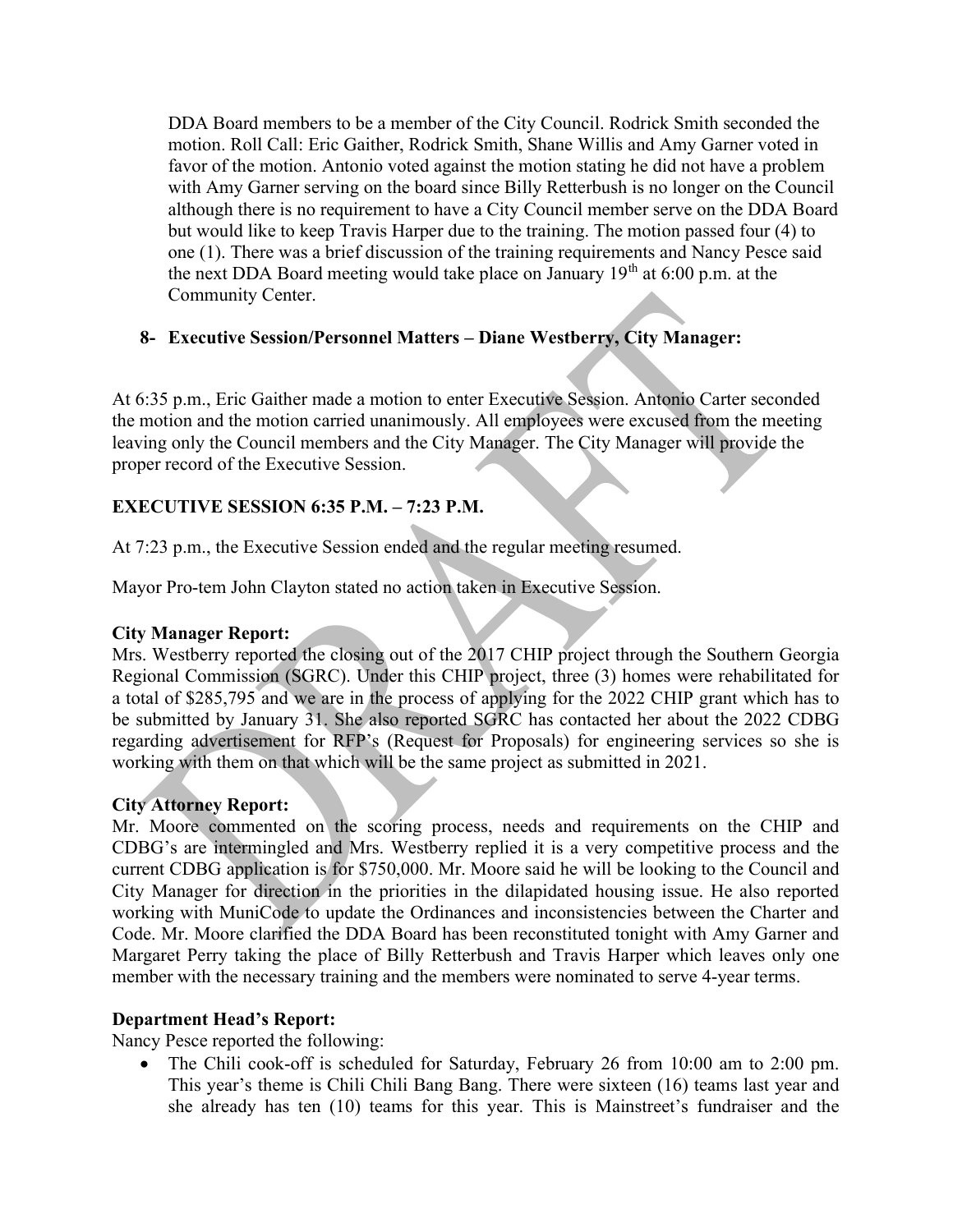proceeds go towards free events downtown. Also scheduled for the Chili cook-off will be the Page Bros., a mechanical bull and Skoll Axe Throwing.

- The MLK Jr parade will be Sunday, January 16, at 4:00 p.m.
- Mainstreet Board meets the first Wednesday each month at 5:30 p.m. at the Community Center but due to several members being ill, the January meeting was rescheduled for Wednesday, January 12.
- DDA Board meets the third Wednesday each month at 6:00 p.m. at the Community Center.
- Mainstreet's newsletter is emailed weekly on Wednesday.
- Azalea Sprinter train starts back March 18 and Mainstreet is planning "Train Days" downtown for lay overs, which will be an hour and a half, with food trucks and entertainment.
- RURAL (Revitalizing Underdeveloped Rural Areas Legislation) tax incentive was signed into law May, 2017. Nashville was one of the first cities to receive it. The purpose is to offer incentive to encourage revitalization of rural downtown areas through job and business creation, as well as the rehabilitation of the historic buildings. This is the last year as it ends December, 2022. She is in the process of contacting everyone who may qualify and make sure they apply before the end of the year.
- Greg Weaver's building, the old D.A. building on corner of Washington and Davis, may have sold.
- She applied for an Inclusive Backing Grant through American Express to help China Garden Restaurant with a façade upgrade. One of the criteria for the grant is that the owners must be of Asian descent. Applicants will be notified in mid-January.
- Farmer's Market sales for 2019 were \$37,642, 2020 were \$109,367 and 2021 were \$129,947.

Police Chief Edwards reported the following:

- They will be escorting the MLK Jr parade on Sunday, January 16. Traffic will be blocked along Davis Street beginning at 4:00 p.m. from Hazel Avenue until they reach the County Admin Building/Courthouse which should be 30-45 minutes. And, they will escort the March on Monday, January 17 from the church on Marion Avenue to Beetree park beginning at 10:30 a.m.
- Chief Edwards and Major Knowles will be traveling to Duluth this week to begin State Certification process. This is accreditation by the Georgia Association of Chiefs of Police which is a certified confirmation that we follow state level professional standards and thereby give greater public confidence that our policies, procedures and practices are lawful and competent. This accreditation will reduce overall liability potential and will reduce Law Enforcement Officer Liability Insurance by 20% which is roughly \$5,000 annually. This is a three (3) year accreditation with actual costs of \$350 processing fee and hosting inspectors when they come.
- Chief Edwards hopes to be ready by the February  $14<sup>th</sup>$  meeting to present a full annual report of the previous year's crime stats, calls for service numbers and other activities but so far, his data for 2021 as published by the FBI National Incident-Based Reporting System shows aggravated assaults are down 39.5% from 2020, robberies are down 85%, larceny/theft cases are down 31%, destruction of property is down 31.8%, breaking/entering and burglaries are down 40% and drug investigation cases and arrests